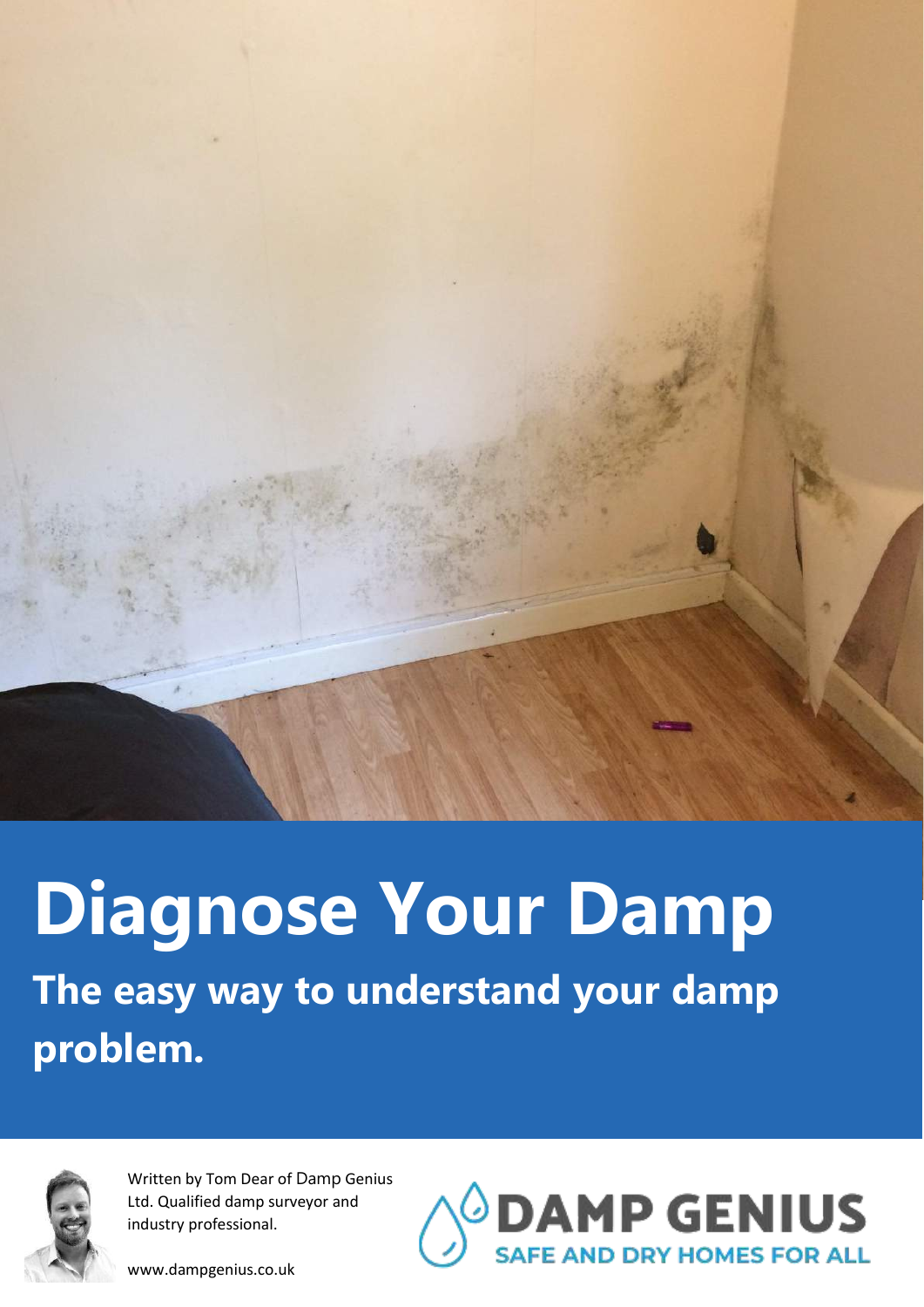# **Introduction**

Understanding a damp problem can be confusing since there are numerous potential sources of moisture which can affect a property. By using this guide you will learn the main sources of dampness in any building and the most likely course of action that needs to be taken to solve it.

On the next page you will find a flow chart which will take you step by step from diagnosis to solution. Further on in this booklet we have a selection of photos showing how the various types of damp typically look and you will find that these can also be helpful in helping build understanding.

In broad terms there are three main types of damp which affect buildings.

These are:

- 1. Rising dampness
- 2. Penetrating damp
- 3. Airborne moisture (condensation)

These typically have unique characteristics which can be used to identify them. It is vital to understand the source of the moisture before deciding on the best method needed to solve the damp problem.

#### **How to use the Flow Chart**

Begin in the top left corner of the diagram and for every question asked choose the yes or no answer. The flow chart will gradually narrow down the damp issue until the type of problem and typical solution can be identified.

Please remember that not every damp problem can be diagnosed this way. This is certainly the case with suspected rising damp which can easily be diagnosed incorrectly. Buildings are all different and sometimes unusual things happen that cannot be placed into a neat box of problem/solution. If this happens to you then you will need to speak with a qualified damp surveyor to arrange for further investigations to be carried out.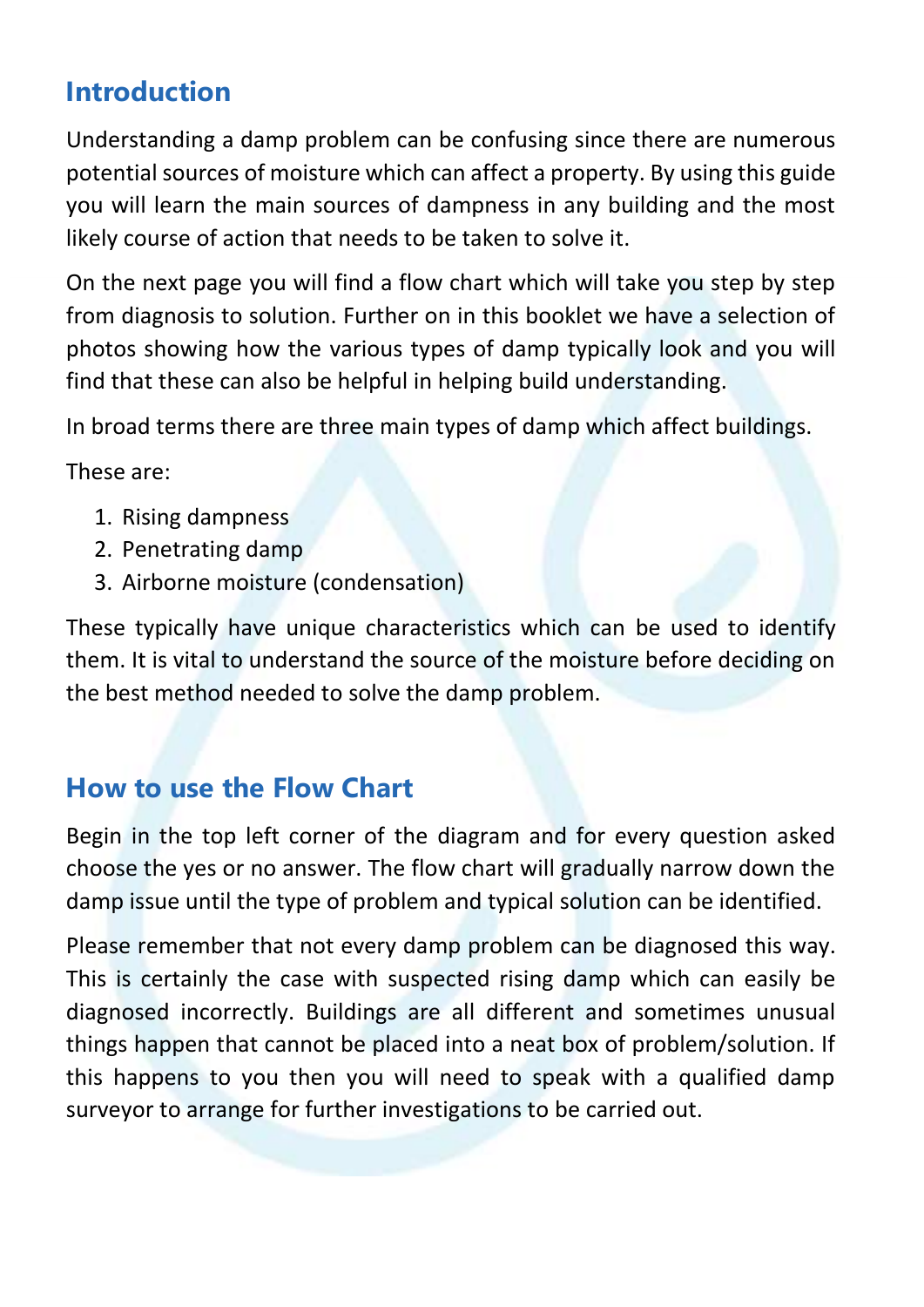

# **DIAGNOSE YOUR DAMP**

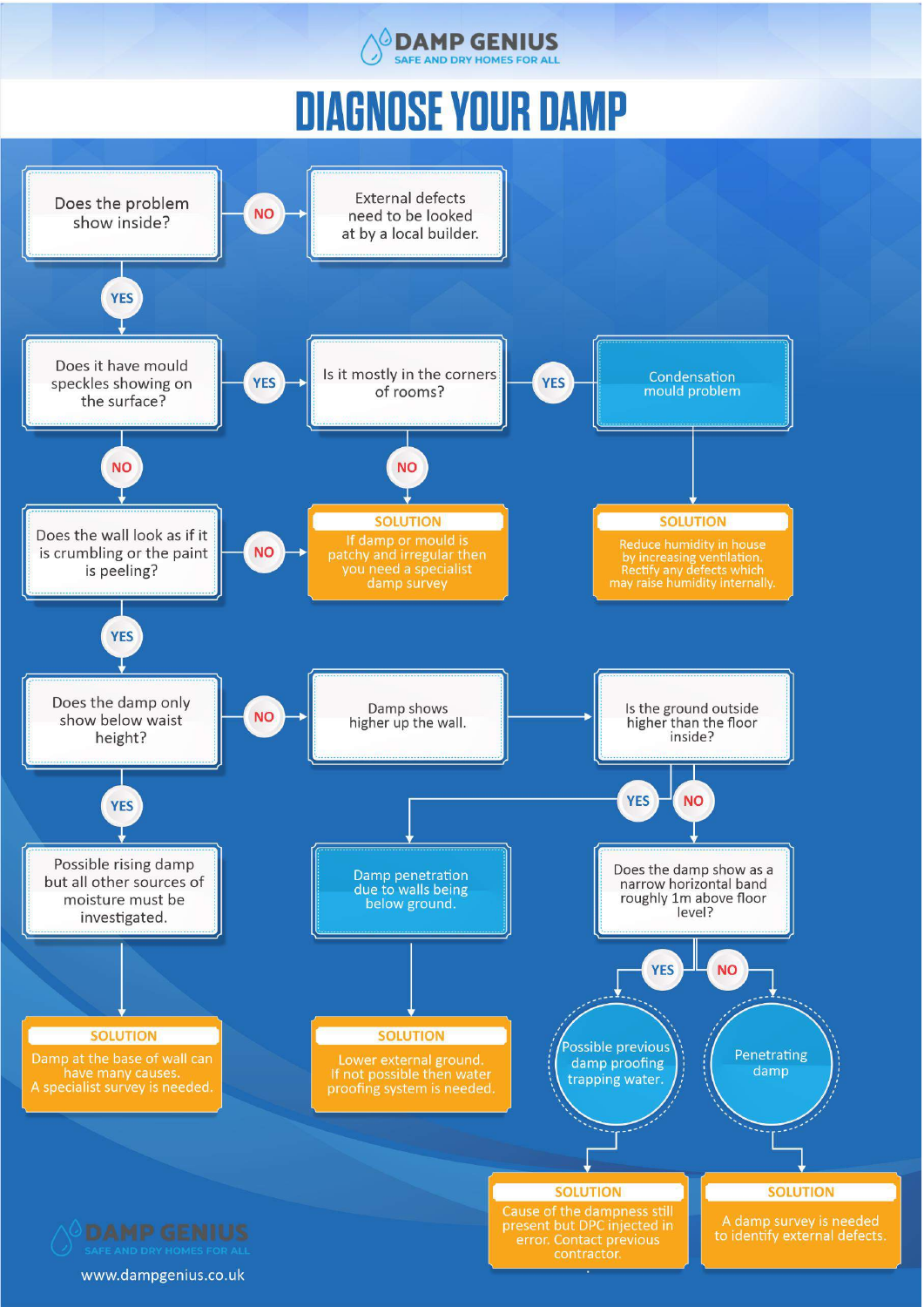# **Rising Damp**



Salt contamination causes blistering on the plaster surface.





Damp meters, like this one, react to salt, and should not be used to diagnose rising damp.

Plaster is likely to crumble and paint to peel off up to a maximum height of 1.2m above the ground – roughly waist height for most adults.

Bubbling on the wall is due to salt crystals growing and bursting the plaster.

Be aware that damp proof courses rarely fail and all other possible sources of moisture should be ruled out before installing a chemical damp proof course. Identifying the actual reason can be difficult so a professional survey is often required.

The little two pronged damp meter, often used by sales surveyors, cannot be used to diagnose rising damp as per the BRE DG 245 [guidance document.](https://dampgenius.co.uk/survey-methods/)

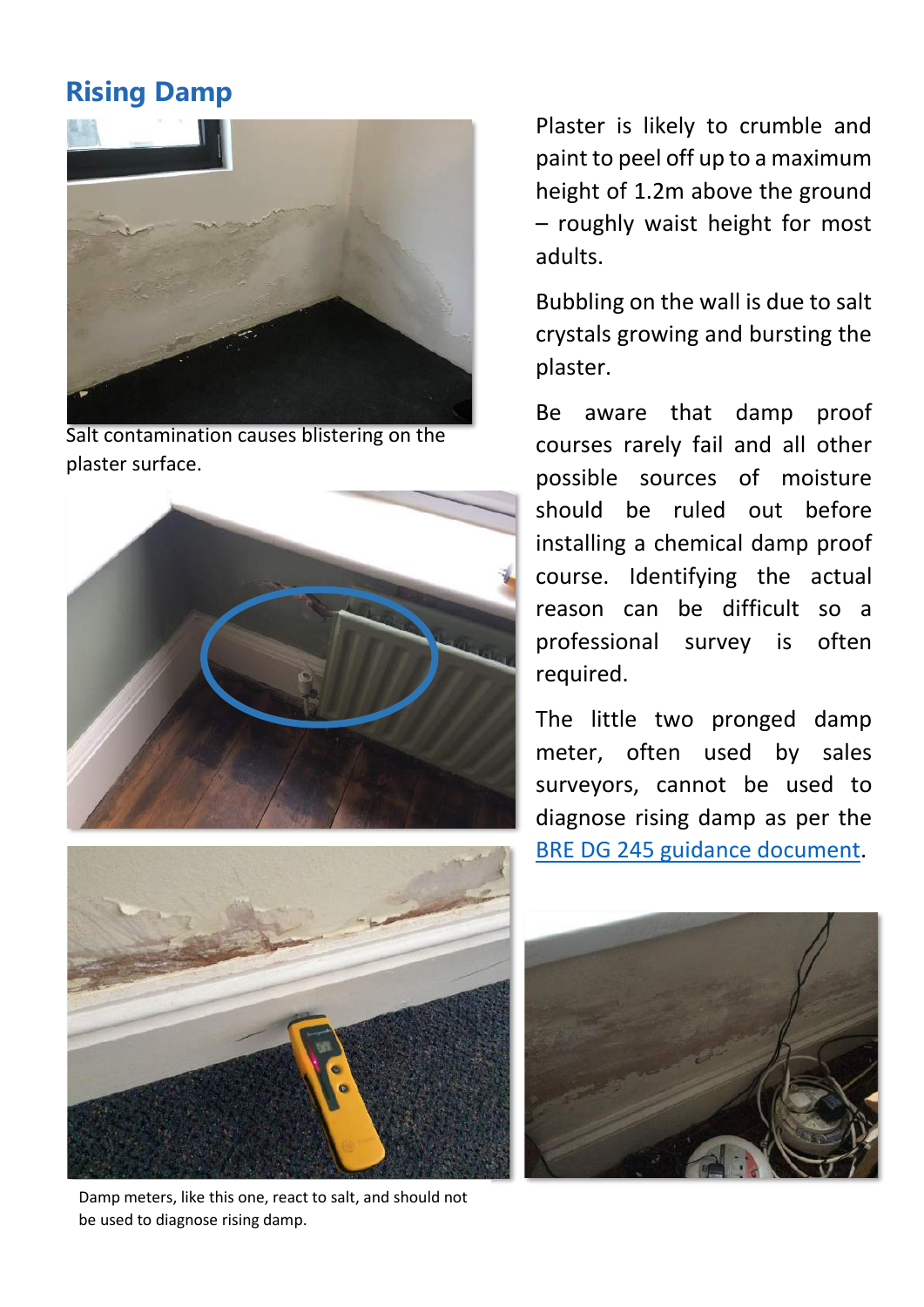# **Condensation Mould Problem**







Airborne moisture which comes from breathing, cooking, showering etc can lead to condensation and mould forming in cold corners and on cold surfaces.

The problem is made worse in buildings which cannot breathe. Lime rendered traditional buildings should breathe very well, sadly, illinformed applications of cement render can reduce breathability to problem levels. Modern, cement render/mortar, buildings are not designed to be breathable so adequate mechanical ventilation is vital if good air quality is to be achieved.

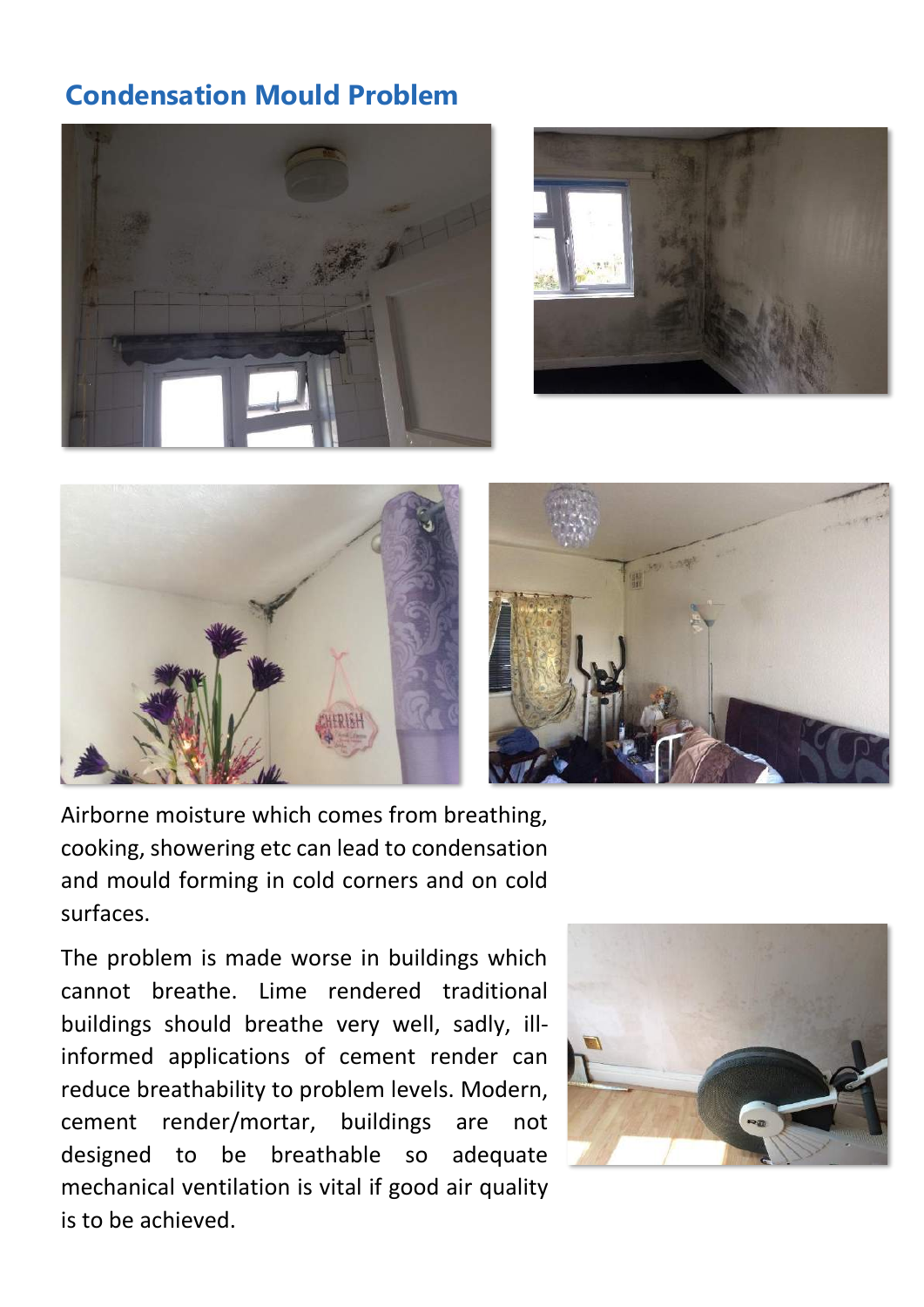#### **Penetrating Damp**



Damp can penetrate through walls and roofs to cause damage inside the building. Overflowing guttering, leaking outflow pipes, missing roof tiles and cracked render can all be culprits.

Dry Rot is often caused by penetrating damp – this rot is very destructive and expensive to fix.







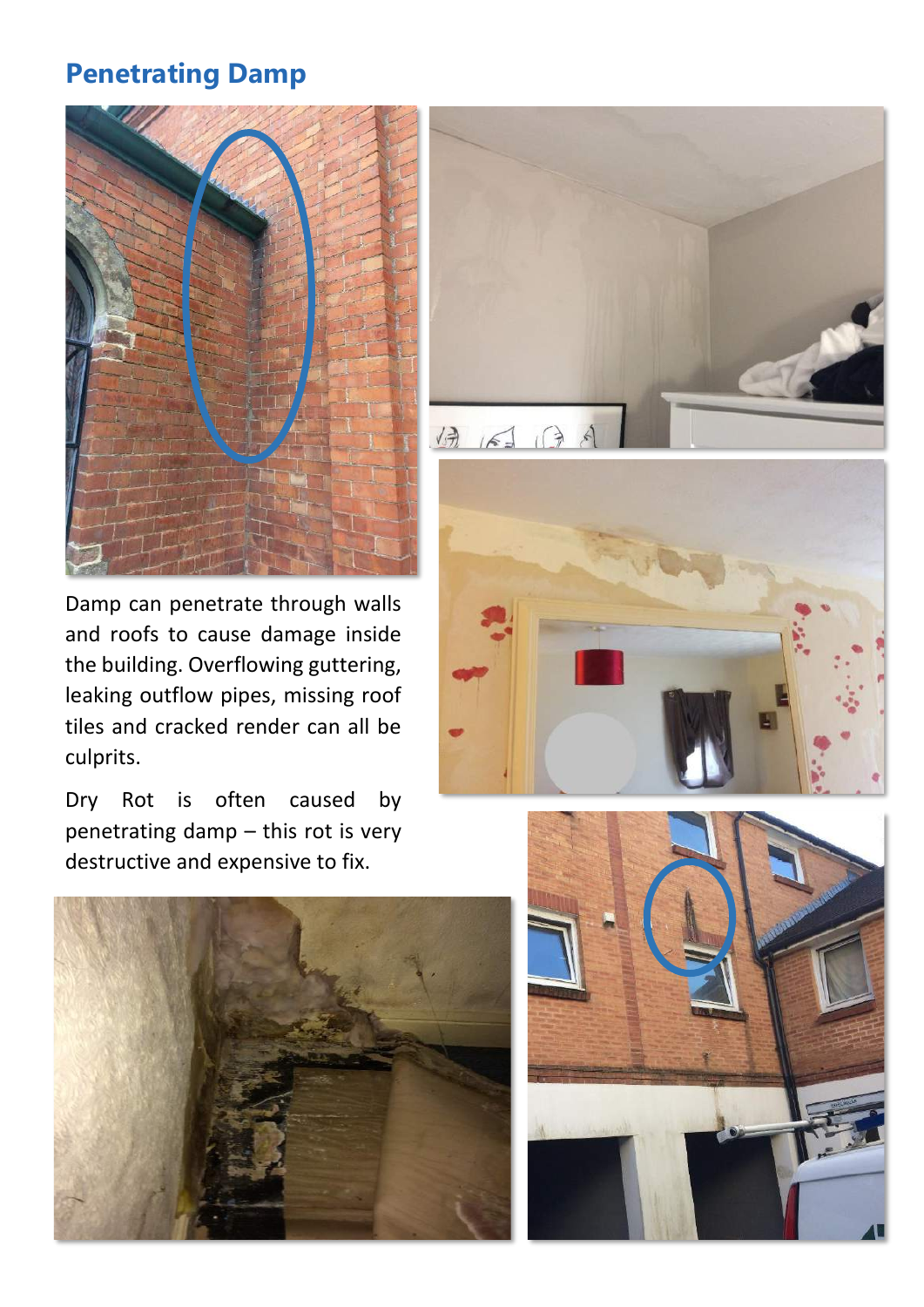#### **How to solve your Damp Problem**

As you will have now seen there are many types of damp and as a result there are many ways to solve the problem. Below is an overview of the most common methods used within a typical brick or stone building.

#### **Rising Damp**

Suspected rising damp is easily mis-diagnosed or mistakenly blamed on a failed damp proof course with the real cause being overlooked. An overview of the most common causes of dampness at the base of walls can be found [here.](https://dampgenius.co.uk/the-7-most-common-causes-of-rising-damp-in-houses/) Damp proof courses were not used widely until late Victorian times and older properties should almost never need to have a damp proof course injection and cement render applied. If you have an older property, it is well worth having a survey carried out to determine the cause of the damp before getting any works done. The incorrect use of chemical injections and cement renders can cause serious long term damage.

#### **Condensation Mould Problems**

Fixing these issues often requires changing a combination of lifestyle, heating and ventilation. There are some circumstances when the building fabric is contributing to the condensation mould, such as older buildings being rendered with cement instead of breathable lime render. Other times the property may have poor ventilation and improving this with intelligent fans or positive input ventilation systems will get rid of the mould permanently.

If the property is one that you let out or rent then you need to be aware that the Homes (Fitness for Human Habitation) Act 2018 puts legal obligations on landlords regarding damp and ventilation. To make sure you do not fall foul of this law you should ask a qualified damp surveyor to inspect the property.

#### **Penetrating Damp**

Dampness coming in from outside the building is fairly common and unfortunately can go unnoticed for some time. Solving the problem will generally require the offending defect (gutters, tiles, cracked render, poor pointing etc.) to be fixed. In time the wall will dry out, however, it is crucial to understand that wall plaster which has salt damage present will not dry out because the salts are absorb moisture from the surrounding air. Walls dry out